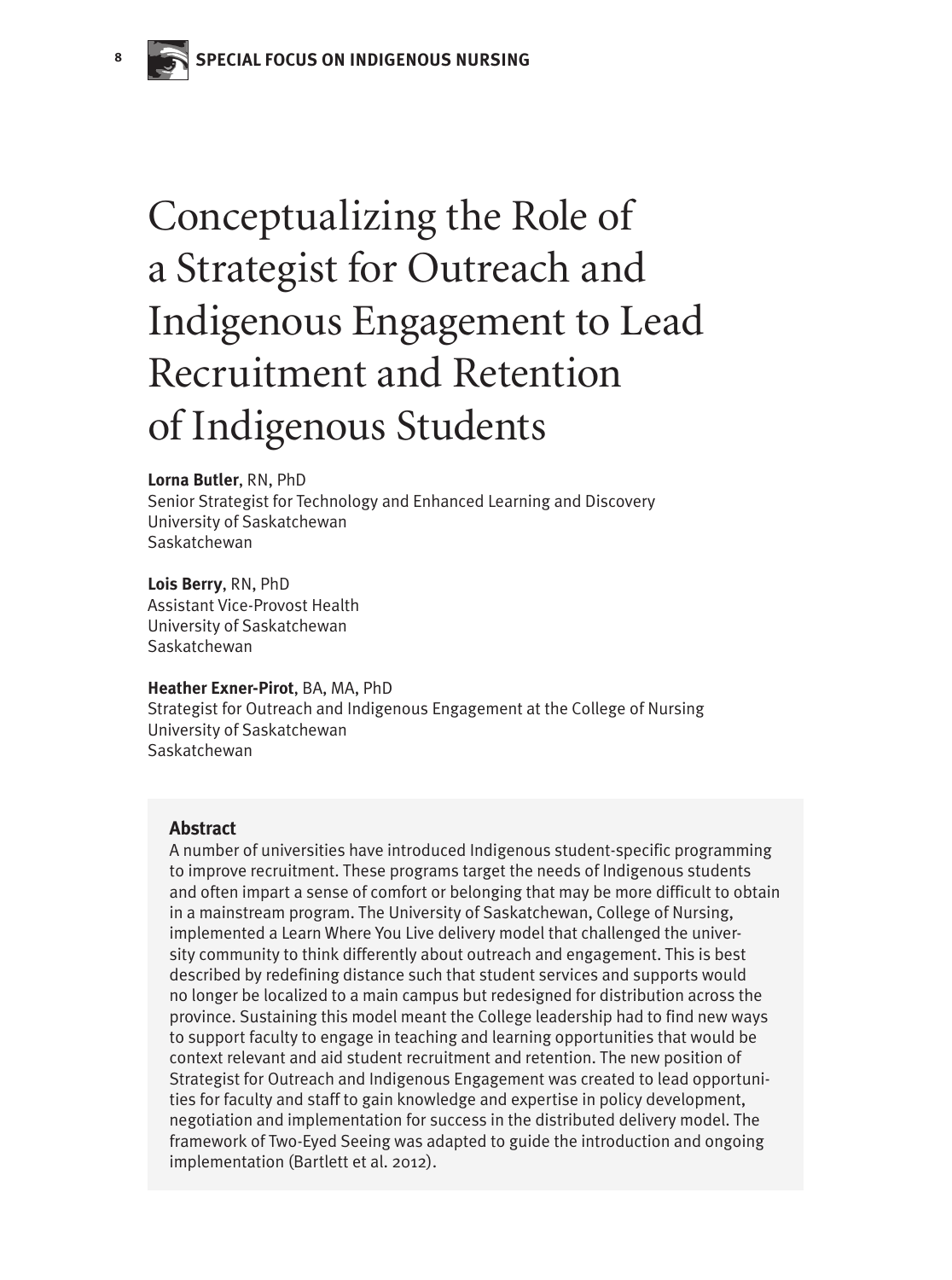**Before the 1970s, Canadian** universities offered very little to support accommodation of, or services for, Indigenous students, with the predictable consequence being a dearth of representation of First Nation, Métis and Inuit students. There is still an oft-touted argument that all students should be treated equally, with no special treatment for any student based on gender, ethnicity, religion or sexual orientation (Pettigrew 2010; CBC 2016). However, it has become widely accepted more recently that strictly equal treatment is not in practice equitable treatment, as many societal and economic barriers prevent marginalized students from participating equally (Henry et al. 2017). Advancements in research and policy in Canada, Australia and New Zealand have developed and continue to create unique approaches to Indigenous education that recognize and address the inequities created as a result of colonization (Battiste et al. 2002; Bolton 2017; Frawley et al. 2017).

Beginning in the 1970s, a number of programs were developed specifically for Indigenous students. Many of these programs originated at the University of Saskatchewan (U of S), including the Program of Legal Studies for Native People (U of S 1973), the Native Access Program to Nursing (U of S 1985) and The Indian Teacher Education Program (U of S 1972). For the past 40 years, access programs, dedicated programming, advising, financial support and equity seats have been the primary means for recruiting and retaining Indigenous students. Recent trends have seen the proliferation of prominent dedicated space for Indigenous students, such as the Longhouse at the University of British Columbia (opened in 1993), the Ojigkwanong at Carleton University (opened in 2013) and the Gordon Oakes-Red Bear Student Centre at the U of S (opened in 2016).

The College of Nursing launched a new delivery model to provide a four-year Bachelor of Science in Nursing degree at distributed sites across the province. In response to a request for help in developing a northern health human resource plan, two sites were opened in northern Saskatchewan using remote presence technology (Thompson 2008). The total capacity of seats allocated for admission across the two sites was fifteen. Key to the needs of the north, these seats were designated for northerners defined by place of residence for ten years, north of a geographical marker called the Northern Administrative District (NAD) (Government of Saskatchewan 2017). While allocations were not specific to Indigenous, the majority of students were from First Nations and Métis communities. This delivery model is referred to as Learn Where You Live. Other U of S programs have also ensured a certain number of equity seats for Indigenous applicants, which can be filled when an Indigenous candidate meets the minimum requirements for a program, without competing with the wider applicant pool. This approach is common in professional colleges at the U of S, including medicine, veterinary medicine, nursing and law, where there is a seat capacity and a competitive process. Based on a review of Canadian university professional program admission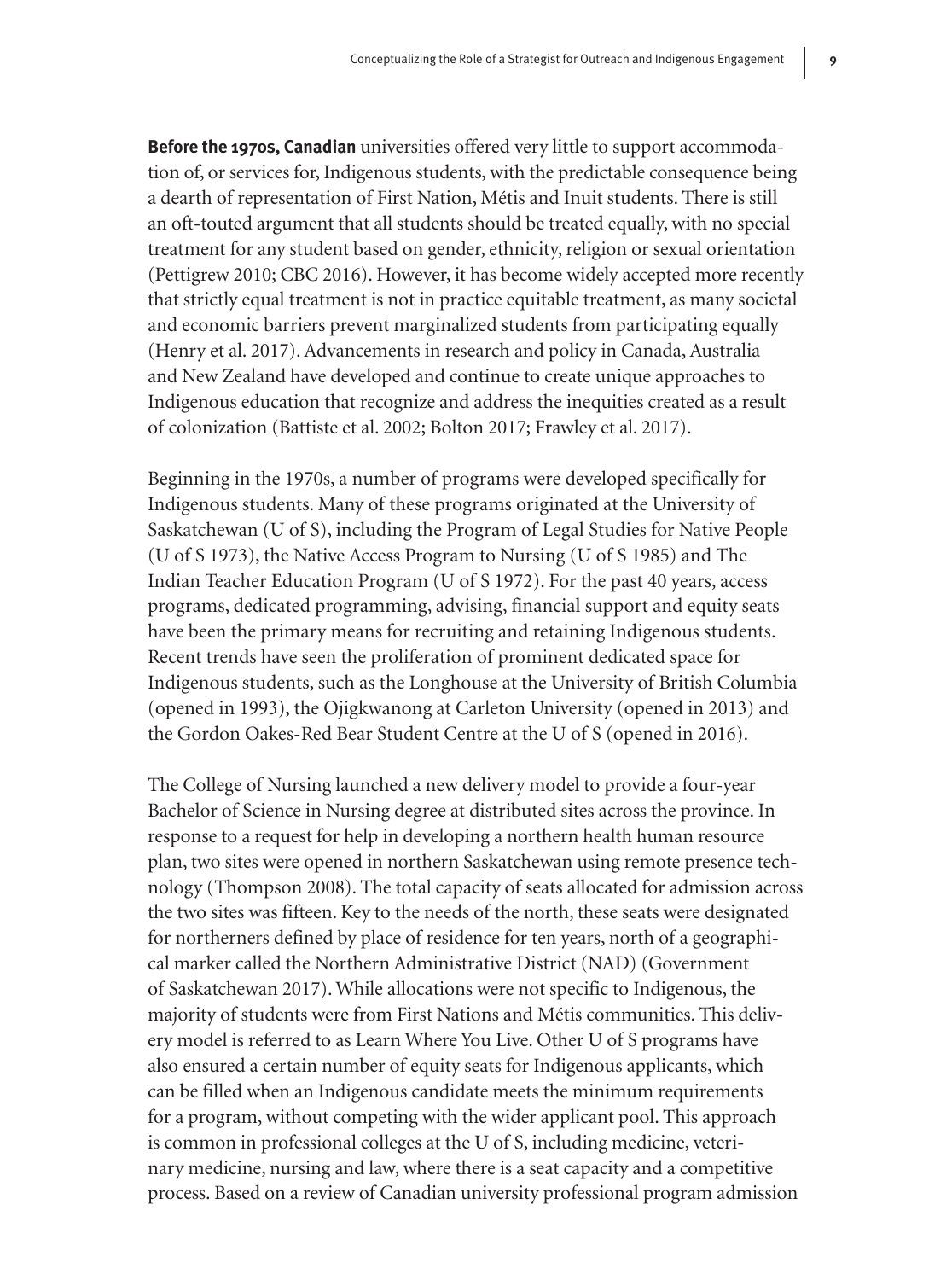websites, the College of Nursing has what may be the highest percentage of equity seats of any Canadian university program, at 16.6%, or approximately 58 of the 345 seats allocated in the program annually (U of S 2017a).

Based on the most recent Canadian Household Survey (2011), within the Canadian healthcare system, 59% of all health professionals are Registered Nurses (RNs). There are 7,945 Indigenous nurses in Canada, comprising 2.9% of the RN workforce. Table 1 presents the distribution by province/territory with the majority of RNs identifying as Métis (50.1%). There are fewer Indigenous males (6.0%) as compared to all male RNs (7.3%). The age of RNs who identify as Indigenous is younger with 50.8% under age 44 as compared to all RNs in Canada (44.5%). In terms of the overall health human workforce, there are 10,260 health professionals identifying as Indigenous of which 77% are RNs (Table 1). This includes physicians, dentists, veterinarians, pharmacists, occupational therapists, optometrists, chiropractors, speech pathologists, dieticians, nutritionists, physiotherapists and audiologists (2011).

| Table 1.   |                            |                   | Distribution of Indigenous nursing workforce in Canada in 2011 |                      |          |              |          |              |             |
|------------|----------------------------|-------------------|----------------------------------------------------------------|----------------------|----------|--------------|----------|--------------|-------------|
| Area       | <b>Number</b><br>of nurses | <b>Indigenous</b> |                                                                | <b>First Nations</b> |          | <b>Metis</b> |          | <b>Inuit</b> |             |
|            |                            | $\mathbf n$       | %                                                              | $\mathbf n$          | %        | $\mathbf n$  | %        | $\mathbf n$  | $\%$        |
| Canada     | 332,680                    | 7,945             | 2.9                                                            | 3,630                | 48       | 3,815        | 50.1     | 145          | 1.90        |
| <b>NU</b>  | 165                        | 40                | 24.2                                                           | $\circ$              | $\Omega$ | $\circ$      | $\circ$  | 35           | 21.20       |
| <b>NWT</b> | 380                        | 90                | 23.7                                                           | 45                   | 11.8     | 25           | 6.6      | 10           | 2.60        |
| YΚ         | 270                        | 30                | 11.1                                                           | 20                   | 7.4      | $\circ$      | $\circ$  | O            | O           |
| <b>BC</b>  | 44,100                     | 1,150             | 2.6                                                            | 530                  | 1.2      | 525          | 1.2      | O            | O           |
| AB         | 39,195                     | 970               | 2.5                                                            | 440                  | 1.1      | 500          | 1.3      | O            | O           |
| SK         | 12,535                     | 760               | 6.1                                                            | 270                  | 2.6      | 485          | 3.9      | O            | O           |
| MB         | 14,440                     | 1,040             | 7.2                                                            | 320                  | 2.2      | 700          | 4.8      | O            | $\mathsf O$ |
| ON         | 120,010                    | 2,315             | 1.9                                                            | 1,195                | 1.0      | 960          | 0.8      | 30           | 0.02        |
| QC         | 72,785                     | 745               | 1.0                                                            | 415                  | 0.6      | 265          | 0.4      | 25           | 0.03        |
| NΒ         | 9,045                      | 145               | 1.6                                                            | 100                  | 1.1      | 35           | 0.4      | $\circ$      | O           |
| PEI        | 1,960                      | 35                | 1.8                                                            | $\circ$              | $\circ$  | $\circ$      | $\Omega$ | O            | $\circ$     |
| <b>NS</b>  | 11,050                     | 290               | 2.6                                                            | 100                  | 0.9      | 190          | 1.7      | O            | $\circ$     |
| <b>NL</b>  | 6,740                      | 340               | 5.0                                                            | 190                  | 2.8      | 100          | 1.5      | 25           | 0.40        |

Source: Adapted from Statistics Canada, Special Tabulation CROO141100 based on the NHS 2011.

Note: "To ensure confidentiality, Statistics Canada values, including totals, are randomly rounded either up or down to a multiple of '5' or '10.' Each individual value is rounded. As a result, when these data are summed or grouped, the total value may not match the individual values since totals and sub-totals are independently rounded" (Statistics Canada 2016).

More than 80% of people living in northern Saskatchewan self-identify as Indigenous with the majority as First Nations (>60%) while 85% of the total population of Saskatchewan is non-Indigenous. Northern Saskatchewan has a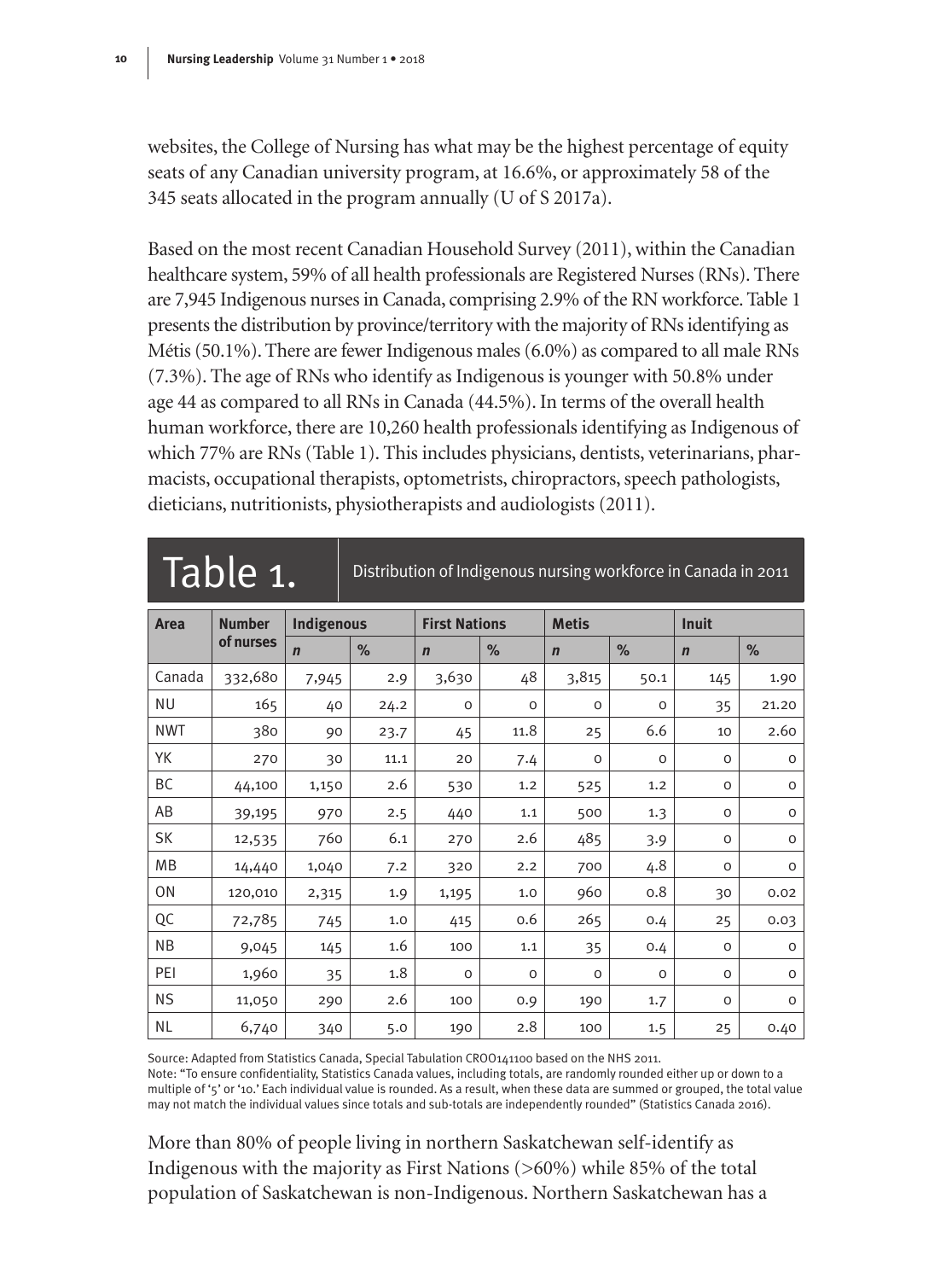younger population with 32.1% under age 15 as compared to the provincial population of 18.9%. The population of northern Saskatchewan is expected to increase by 17.7%, from 35,490 to 41,773 individuals by 2020 (Irvine 2011). These statistics demonstrate the need for a forward-looking approach by post-secondary education to proactively address the social, economic and political well-being of the north and the province.

Aboriginal Advisors from within the College of Nursing provided input on developing a new staff position and participated in the hiring of a Strategist for Outreach and Indigenous Engagement, a position created in 2012. The incumbent would lead opportunities for faculty and staff to gain knowledge and expertise in policy development, negotiation and implementation in anticipation of the transformations that would need to occur for the delivery model to be successful. The Strategist role would be key to demonstrating the interwoven and interdependent issues of these determinants to support safe, healthy communities.

# **Dedicated Indigenous and Community-Based Programming**

A significant number of institutions have introduced Indigenous student-specific programming to improve recruitment including the University of Victoria Indigenous Language Revitalization Program, the U of S Kanawayihetaytan Askiy program and the Carleton University Indigenous Policy and Administration program. These programs target Indigenous student needs and often impart a sense of comfort or belonging that may be more difficult to obtain in a "mainstream" program. At the U of S, the most prominent example of this has been the establishment of three unique teacher education programs: the Indian Teacher Education Program (ITEP), designed for First Nations students and offering ad hoc cohorts on reserve; the Northern Teacher Education Program (NORTEP), delivered in La Ronge, northern Saskatchewan, and the Saskatchewan Urban Native Teacher Education Program (SUNTEP) designed for Métis and non-status Indigenous students and delivered in partnership with the Gabriel Dumont Institute in three Saskatchewan cities: Regina, Saskatoon and Prince Albert (U of S 2017b).

Various programs offered by the U of S, such as the Kanawayihetaytan Askiy program, which is focused on Indigenous Land Management, offered by the College of Agriculture & BioResources, and the Masters in Northern Governance offered by Johnson Shoyama School of Public Policy, provide for contextually relevant and accessible programming through various blended learning models (e.g., mix of campus-based, online, experiential and video-conferenced learning) (U of S 2010).

While the U of S offered programs specific to Indigenous students, typically they were in addition to the complement plans and curricular offerings of the colleges, and there was little expectation for the broader university to be engaged or fund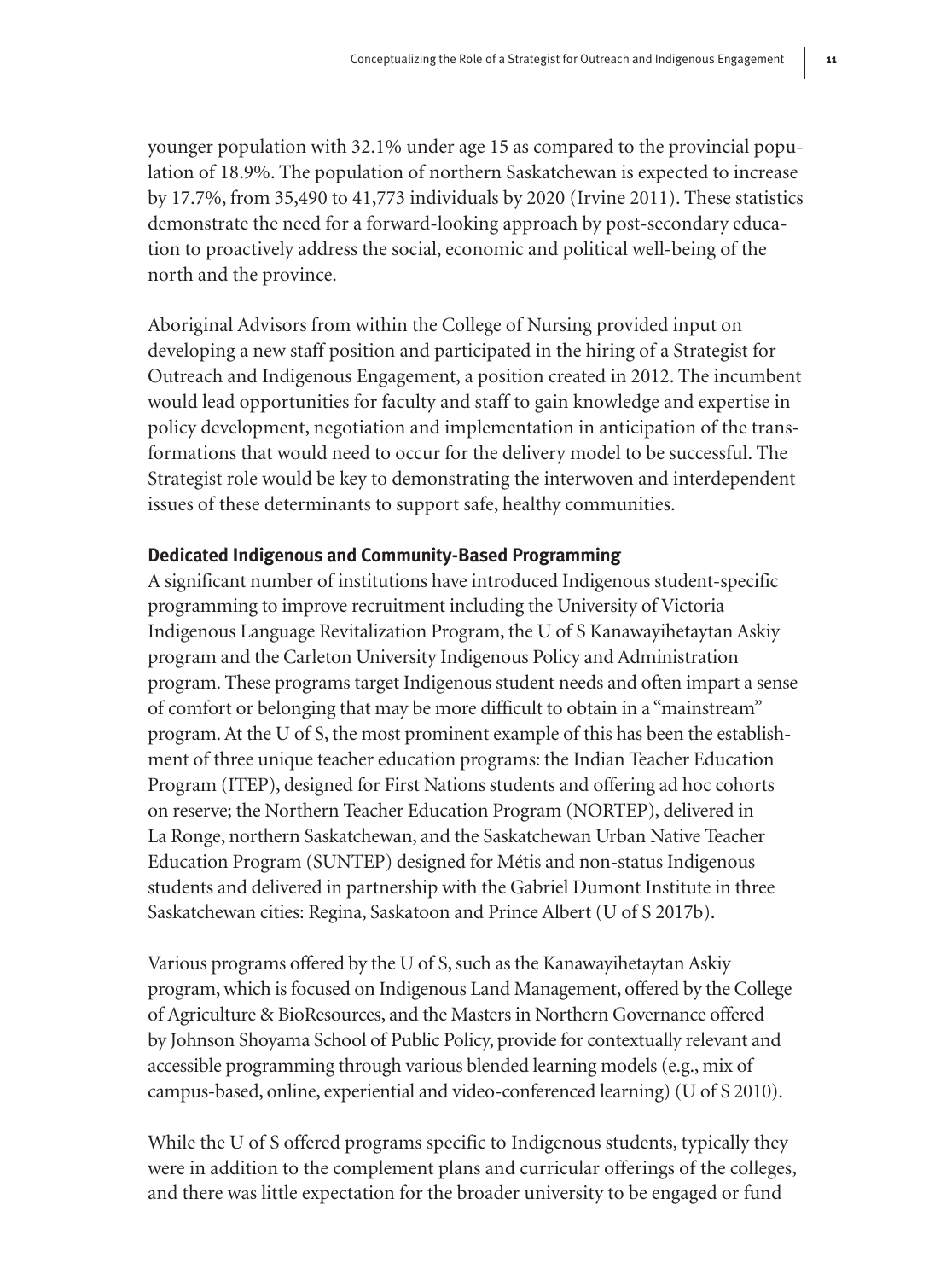support services. Nursing's delivery model by contrast was not a separate program but was embedded within the curriculum and the faculty complement plan, and there was an expectation that the same university-level support services would be provided to all students registered at the U of S regardless of geography. To embark on a model that expected students to be treated equitably would challenge the status quo within a traditional academic environment.

#### **Beyond Culture and Integrated Planning**

Faculty and staff of the College of Nursing became very conscious about the language used to describe the educational delivery model, identifying it as "distributed" as opposed to "distance" learning (Pennock 2012). As part of a larger institution that is geographically concentrated with most Colleges delivering programs only at the main campus, this poses many challenges. An immediate concern was ensuring a comparable level of services across sites despite the fact that programs are generally offered only at the university's primary campus. In terms of the institutional culture of the College, one of the more challenging and impactful changes has been the avoidance of categorizing the six College of Nursing provincial sites as "on" or "off" campus. This terminology was viewed as problematic, creating an impression, however unintended, that "off" campus was being less involved in the campus community, or less important in planning decisions. The Strategist helped to position the Learn Where You Live model as an opportunity for the academic community to think differently about outreach and engagement with communities in rural, remote and northern regions of the province that were otherwise hard to reach. While it was recognized that physical location was not essential for teaching, there was a need for continuous inclusion and recognition of the contributions of the distributed learning sites to the landscape of both the college and the broader academic community (Adams Moon 2017).

In addition to existing student support and advising, the Strategist created a pathway for Indigenous students to transition from high school to university and to the workforce. It became obvious that many students needed a higher standard of academic preparation, particularly in Science, Technology, Engineering and Mathematics subjects (STEM), to be successful in programs such as Nursing. Science scholarships for tutors and funding for Science Ambassador programming in high schools were implemented to assist students to qualify for the nursing program (U of S 2007). To promote the nursing program in communities where the K-12 school system did not provide the requisite courses for post-secondary education was unacceptable. The onus was on the university to share responsibility with communities to build capacity for post-secondary education. Rethinking a recruitment strategy that could align with the K-12 system rather than targeting the final year graduates was new and met with resistance, as story taglines and marketing accolades of the on-campus experience were no longer the foci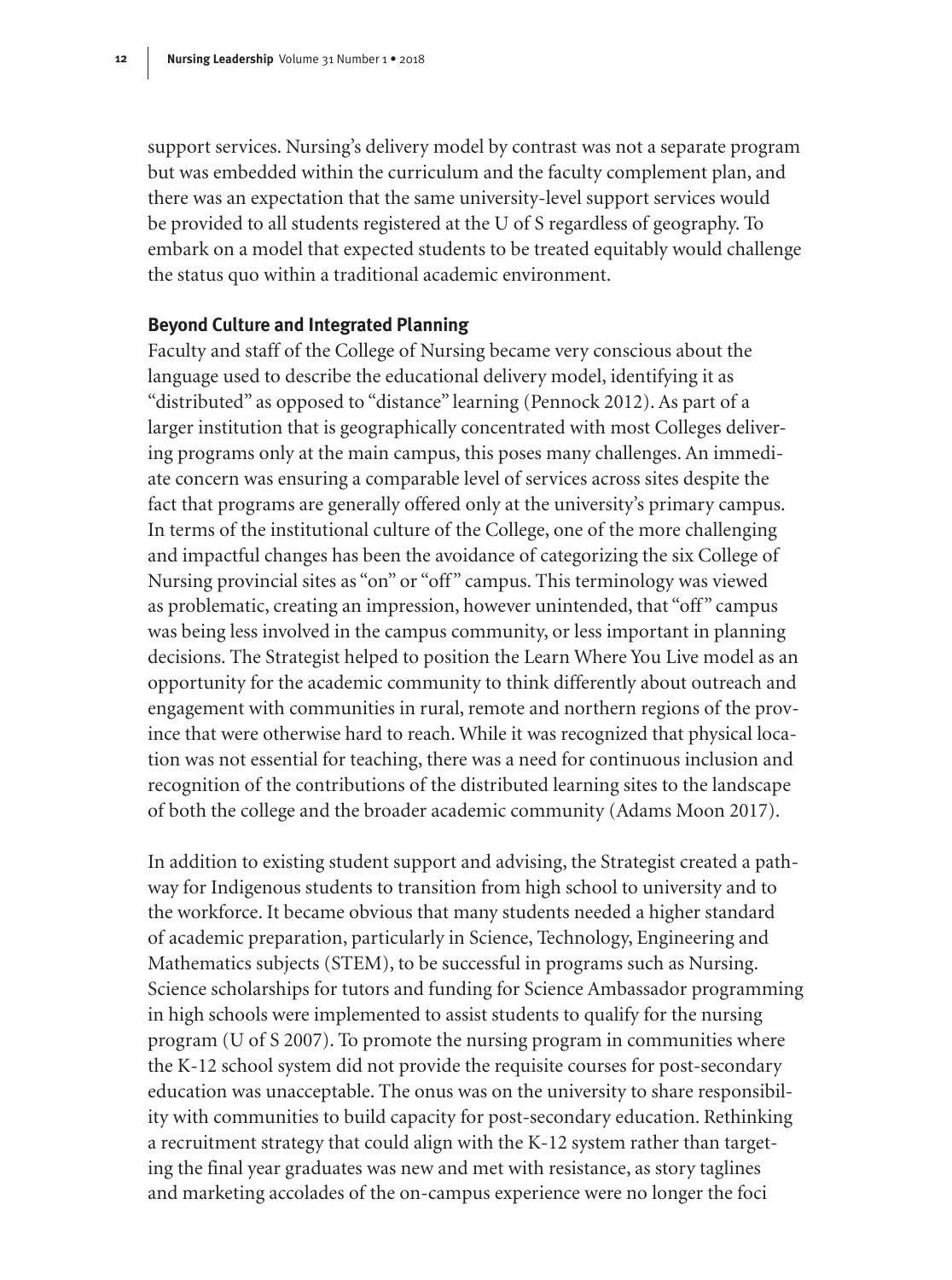for attracting prospective students. It became clear that long-term sustainability of the model would require the leadership of the Strategist to also help university support units to find new ways to provide services and learning opportunities that would be context relevant and aid student recruitment and retention in a distributed environment.

# **A Guiding Framework**

The Strategist was responsible for combining and balancing the understandings and ways of knowing that represent a Western, academic view of health with the peoples' insights of health within the context of Indigenous communities. The framework of Two-Eyed Seeing was adapted to guide the introduction and ongoing implementation (Bartlett et al. 2012). "Two-Eyed Seeing reinforces the interconnectedness of both worldviews … placing one's past actions'in front of ourselves like an object for examination and discussion'" (Bartlett et al. 2012: 333) for a "co-learning journey" to be experienced (Martin 2012: 33).

The Two-Eyed Seeing framework is built on eight lessons learned over several years of collaboration in creating the integrated science initiative at Cape Breton University (Box 1). Three of the lessons highlighted by the authors are key to successful outcomes: lessons 1, 2 and 7. Lesson #1 is viewed as central to the integration of differing worldviews or a sense of togetherness, #2 is integral to creating a co-learning environment and #7 suggests that flexibility is necessary to move in and out of differing ways of knowing based on context and circumstances. The authors cite that in their experience, educators and researchers need to recognize and acknowledge that Two-Eyed Seeing is a process that takes time, respects differing values within a given context or community and is predicated on relationships that share differences without placing one as more important than the other (Martin 2012).

# $\overline{\text{Box 1.}}$  Two-eyed seeing framework

The lessons learned:

- 1. Acknowledge that we need each other and must engage in a co-learning journey;
- 2. Be guided by Two-Eyed Seeing;
- 3. View "science" in an inclusive way;
- 4. Do things (rather than "just talk") in a creative, grow forward way;
- 5. Become able to put our values and actions and knowledges in front of us, like an object, for examination and discussion;
- 6. Use visuals;
- 7. Weave back and forth between our worldviews; and
- 8. Develop an advisory council of willing, knowledgeable stakeholders, drawing upon individuals both from within the education institution(s) and within Indigenous communities.

Source: Adapted from Bartlett et al. 2012 (p. 334).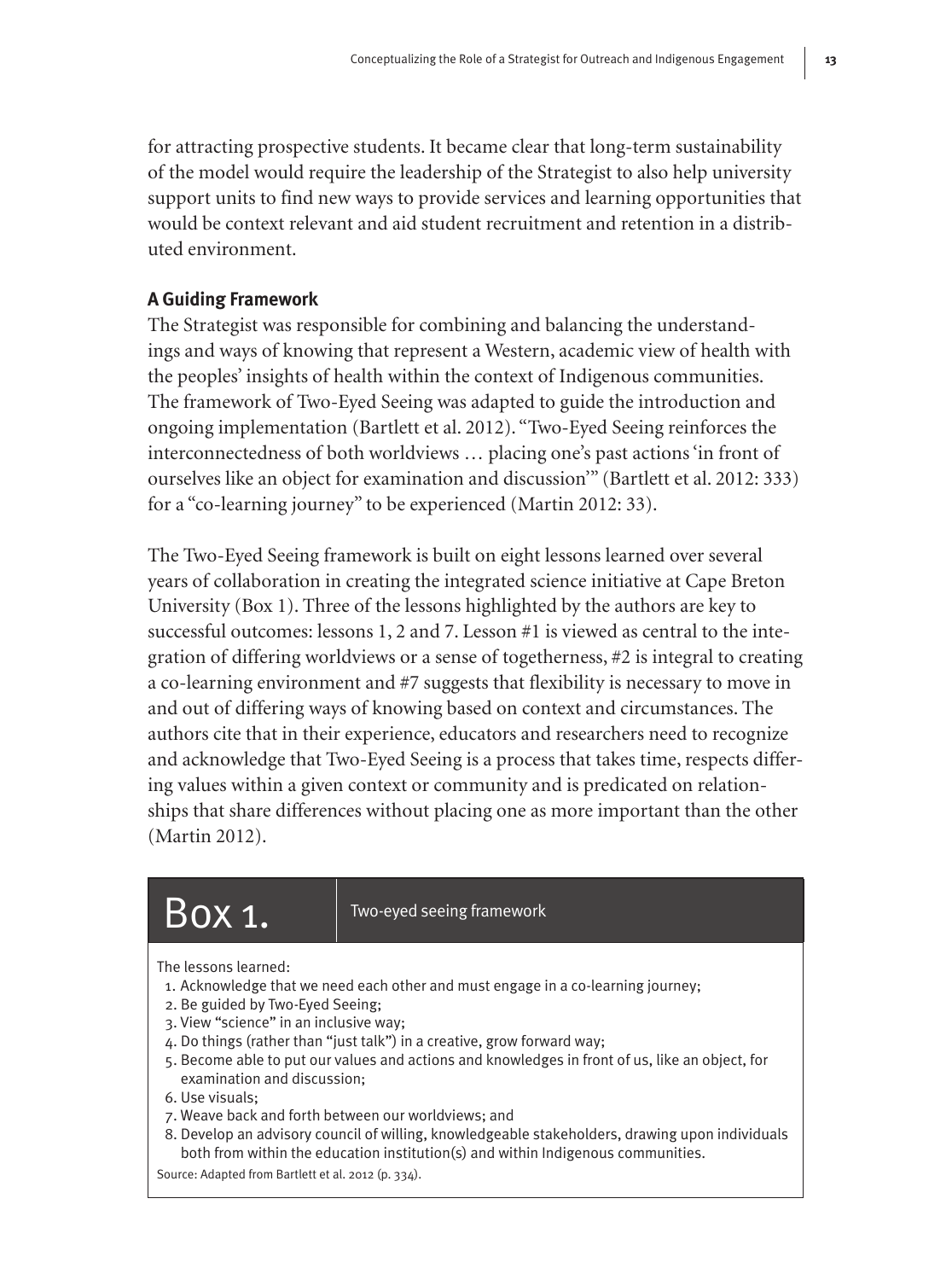It was important that working with communities not be deferred or become the sole responsibility of the Strategist. Rather, the Strategist would interpret the expectations of the Learn Where You Live model as an engaged approach with shared responsibility by faculty and staff to position outreach as part of – not an addition to – the existing infrastructure of the college and the university. The strength of being engaged was predicated on the accomplishments of a community to contribute to post-secondary education given the support of the Strategist. The impact of these relationships would be realized, as the programs developed together were about the community, by the community, and for the community. Particular to this context, the Strategist was responsible for strengthening the visibility and attractiveness of the College such that prospective students could experience a sense of community that was welcoming, culturally aware and had a nurturing environment. The Two-Eyed Seeing framework helped develop a process of co-learning that was essential for the Strategist to work with communities to support Indigenous engagement for academic programming, student recruitment and retention initiatives.

### **Community-Engaged Teaching and Learning**

The approach advanced by the College of Nursing moved beyond the two dominant methods of Indigenous engagement touted by the U of S of (1) improving student services on campus and (2) encouraging individual faculty members to incorporate Indigenous issues and perspectives into their teaching and research (U of S 2003). The College of Nursing's strategy involved delivering the actual programming in a way that made it more accessible for those living in rural and remote First Nations and Métis communities. With this approach, communityengaged teaching and learning went beyond service or ad hoc community experiences, to delivering entire baccalaureate-level programs in the community and for the community. This is not intended to suggest that campus-based services or individual research are more or less important to goals and mandates for Indigenous inclusion, but that community-based offerings are a further step along a continuum of institutional engagement

# **Conclusion**

Implementing programs that lead to success for Indigenous students in nursing and other professional programs requires many different services and approaches. Traditionally the focus has been on providing intensive academic and personal supports to Indigenous students and incorporating Indigenous content into curricula. While the importance of these approaches cannot be underestimated, the need to develop different and more integrated approaches is equally critical. Such integration cannot be left to academic advisors'relationships with students, or even to academics in the planning and delivery of curricula. In the case of the U of S College of Nursing, it involved a shift in the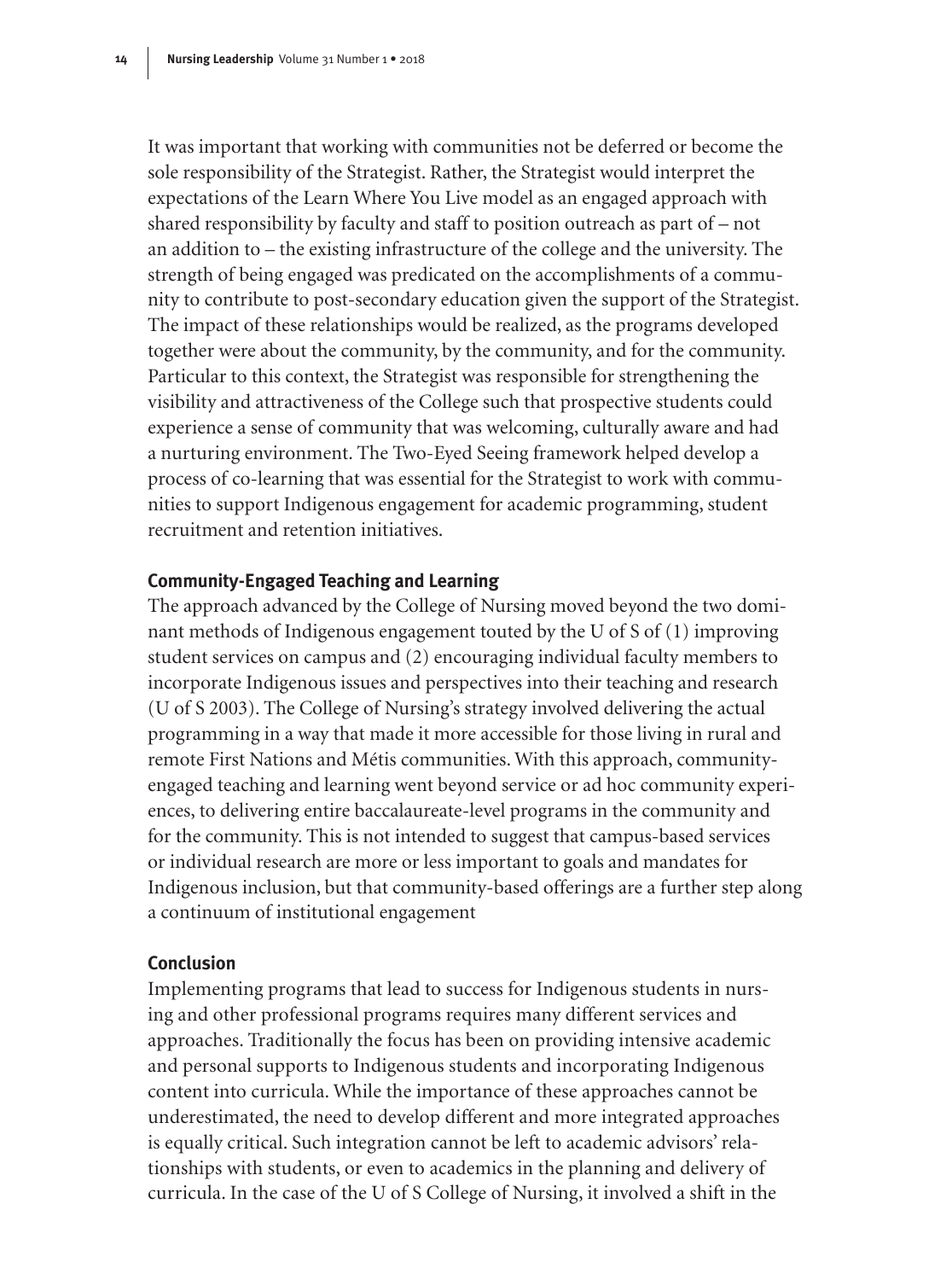way programming was envisioned, the terminology used and the way in which a university relates to their communities.

Perhaps the ultimate goal is to achieve integrated programming at the University – programs that are equally appealing and accessible to Indigenous and non-Indigenous students, and that balance different ways of knowing. Concepts such as "decolonization" and "Indigenization" are often elicited to describe such a mission, though a consensus is lacking on what that means and what is aspired to in practice (Battiste et al. 2002; Korteweg and Russell 2012; Sium et al. 2012; Tuck and Yang 2012). The role was envisioned before the release of the recommendations of the Truth and Reconciliation Commission; however, this role directly supports the principles outlined in recommendation 10, specifically "ii. Improving education attainment levels and success rates; iii. Developing culturally appropriate curricula and vi. Enabling parents to fully participate in the education of their children" (Truth and Reconciliation Commission of Canada 2015: 2).

In 2016–2017, the College of Nursing had a total of 190 self-identified Indigenous students in its Bachelor of Science of Nursing program, making up 18.9% of its total undergraduate student body (College of Nursing 2017b). While recruitment and success of Indigenous students in nursing education is the result of many factors, both within and beyond the control of post-secondary educational institutions, at least some of this successful recruitment can be attributed to the initiatives led by the Strategist in several Indigenous communities (U of S 2017c). Another sign of the developing culture of success for Indigenous nursing students at the U of S is that almost half of these Indigenous students were admitted as part of the competitive pool of admitted students, and did not need to rely on the equity seats reserved for Indigenous students who met the minimum entrance requirements. This is the ultimate desired outcome of successful outreach and engagement.

*Correspondence may be directed to: Lorna Butler, Senior Strategist for Technology and Enhanced Learning and Discovery, Room 233 Kirk Hall, 117 Science Place, University of Saskatchewan, Saskatoon, SK S7N 5C8; e-mail: [lorna.butler@usask.ca.](mailto:lorna.butler@usask.ca)*

#### References

Adams Moon, P. 2017. "Why Online Professor Should be on Campus (Essay)." *Inside Higher Ed.* Retrieved October 3, 2017. <[http://www.insidehighered.com>](http://www.insidehighered.com).

Bartlett, C., M. Marshall and A. Marshall. 2012. "Two-Eyed Seeing and Other Lessons Learned Within a Co-Learning Journey of Bringing Together Indigenous and Mainstream Knowledges and Ways of Knowing." *Journal of Environmental Studies and Sciences* 2: 331–40. doi:10.1007/s 13412- 012-0086-8.

Battiste, M., L. Bell and L.M. Findlay. 2002. "Decolonizing Education in Canadian Universities: An Interdisciplinary, International, Indigenous Research Project." *Canadian Journal of Native Education*  $26(2): 82 - 95.$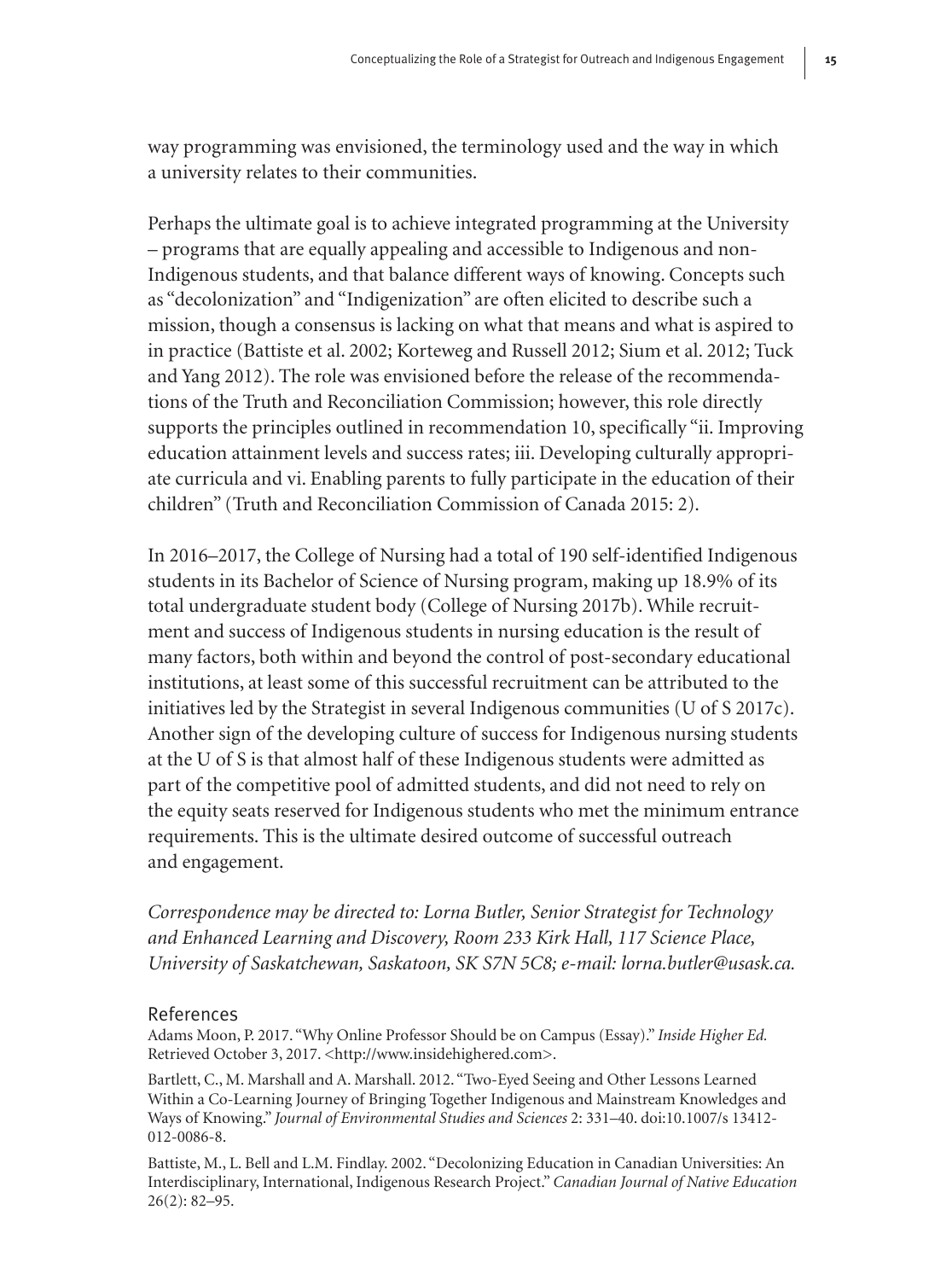Bolton, S. 2017. *Educational Equity in New Zealand: Successes, Challenges, and Opportunities*. Retrieved October 31, 2017. <[http://www.fulbright.org.nz/wp-content/uploads/2017/08/ BOLTON-](http://www.fulbright.org.nz/wp-content/uploads/2017/08/ BOLTON-Educational-Equity-in-New-Zealand-Successes-Challenges-and-Opportunities-.pdf)[Educational-Equity-in-New-Zealand-Successes-Challenges-and-Opportunities-.pdf>](http://www.fulbright.org.nz/wp-content/uploads/2017/08/ BOLTON-Educational-Equity-in-New-Zealand-Successes-Challenges-and-Opportunities-.pdf).

Canadian Broadcasting Corporation (CBC) News. 2016. "Education Experts Spar Over Affirmative Action at University of Manitoba." Retrieved October 31, 2017. <[http://www.cbc.ca/news/canada/](http://www.cbc.ca/news/canada/manitoba/university-manitoba-affirmative-action-1.3450334) [manitoba/university-manitoba-affirmative-action-1.3450334](http://www.cbc.ca/news/canada/manitoba/university-manitoba-affirmative-action-1.3450334)>.

Frawley, J., S. Larkin and J. Smith. 2017. *Indigenous Pathways, Transitions and Participation in Higher Education*. Singapore: Springer Open.

Government of Saskatchewan. 2017. *What is the Northern Administrative District?* Saskatoon, SK: Saskatchewan Party. Retrieved October 3, 2017. <[https://www.saskatchewan.ca/business/](https://www.saskatchewan.ca/business/first-nations-metis-and-northern-community-businesses/economic-development/northern-administration-district) [first-nations-metis-and-northern-community-businesses/economic-development/northern](https://www.saskatchewan.ca/business/first-nations-metis-and-northern-community-businesses/economic-development/northern-administration-district)[administration-district>](https://www.saskatchewan.ca/business/first-nations-metis-and-northern-community-businesses/economic-development/northern-administration-district).

Henry, F., E. Dua, C. James, A. Kobayashi, P. Li, H.Ramos and M. Smith. 2017. *The Equity Myth: Racialization and Indigeneity at Canadian Universities*. Vancouver, BC: UBC Press.

Irvine, J., B. Quinn and D. Stockdale. 2011. *Northern Saskatchewan Health Indicators Report 2011*. Saskatoon, SK: Population Health Unit. Retrieved September 12, 2017. [<www.populationhealthunit.ca>](http://www.populationhealthunit.ca).

Korteweg, L. and C. Russell. 2012. "Decolonizing + Indigenizing = Moving Environmental Education Towards Reconciliation." *Canadian Journal of Environmental Education* 17: 5–14.

Martin, D. 2012. "Two-Eyed Seeing: A Framework for Understanding Indigenous and Non-Indigenous Health Research." *Canadian Journal of Nursing Research* 44(2): 20–42.

Pennock, D. 2012. *Final Report on Distributed Learning Strategy: Prepared for the Provost, University of Saskatchewan*. Saskatoon, SK: University of Saskatchewan

Pettigrew, T. 2010. "Do Universities Need Affirmative Action?" *Maclean's*. Retrieved October 31, 2010. <[http://www.macleans.ca/education/uniandcollege/do-universities-need-affirmative-action/>](http://www.macleans.ca/education/uniandcollege/do-universities-need-affirmative-action/).

Statistics Canada. 2016. "Census Profile – Random Rounding." Retrieved May 2, 2018. <[http://](http://www12.statcan.gc.ca/census-recensement/2011/dp-pd/prof/help-aide/N2.cfm?Lang=E) [www12.statcan.gc.ca/census-recensement/2011/dp-pd/prof/help-aide/N2.cfm?Lang=E](http://www12.statcan.gc.ca/census-recensement/2011/dp-pd/prof/help-aide/N2.cfm?Lang=E)>.

Statistics Canada NHS. 2011. Canadian Household Survey. Ottawa, ON: StatsCan. Retrieved October 3, 2017. <[http://www12.statcan.gc.ca/nhs-enm/2011/dp-pd/prof/index.cfm?Lang=E>](http://www12.statcan.gc.ca/nhs-enm/2011/dp-pd/prof/index.cfm?Lang=E).

Sium, A., C. Desai and E. Ritskes. 2012. "Towards the 'Tangible Unknown': Decolonization and the Indigenous Future." *Decolonization: Indigeneity, Education and Society* 1(1): I–XIII.

Thompson, L. 2008. *A Report on a Northern Health Human Resources Data Collection.* Saskatoon, SK: Northern Saskatchewan Health Human Resource Development. Retrieved September 12, 2017. <[http://www.nhhr.ca/uploads/NHHR\\_NEEDS\\_ASSESSMENT.pdf](http://www.nhhr.ca/uploads/NHHR_NEEDS_ASSESSMENT.pdf)>.

Truth and Reconciliation Commission of Canada. 2015. *Truth and Reconciliation Commission of Canada: Calls to Action*. Winnipeg, MB: Author. Retrieved September 12, 2017. <[http://www/trc.ca>](http://www/trc.ca).

Tuck, E. and K.W. Yang. 2012. "Decolonization Is Not A Metaphor." *Decolonization: Indigeneity, Education and Society* 1(1): 1–40.

University of Saskatchewan (U of S). 1972. *The Indian Teacher Education Program*. Saskatoon, SK: College of Education. Retrieved October 3, 2017. <[http://www.usask.ca/education/itep/about-itep/](http://www.usask.ca/education/itep/about-itep/index.php) [index.php](http://www.usask.ca/education/itep/about-itep/index.php)>.

University of Saskatchewan (U of S). 1973. *Program of Legal Studies for Native People*. Saskatoon, SK: College of Law Native Law Center. Retrieved October 3, 2017. <[http://www.usask.ca/plsnp/>](http://www.usask.ca/plsnp/).

University of Saskatchewan (U of S) College of Nursing. 1985. *Native Access Program to Nursing*. Saskatoon, SK: College of Nursing. Retrieved October 3, 2017. <[http://library.usask.ca/indigenous/](http://library.usask.ca/indigenous/history_essays/napn.php) [history\\_essays/napn.php>](http://library.usask.ca/indigenous/history_essays/napn.php).

University of Saskatchewan (U of S). 2003. *Forging New Relationships: The Foundational Document on Aboriginal Initiatives at the University of Saskatchewan*. Saskatoon, SK: Author. Retrieved October 6, 2017. <[https://www.usask.ca/ipa/documents/planning/aboriginal\\_foundationaldoc\\_2003.pdf>](https://www.usask.ca/ipa/documents/planning/aboriginal_foundationaldoc_2003.pdf).